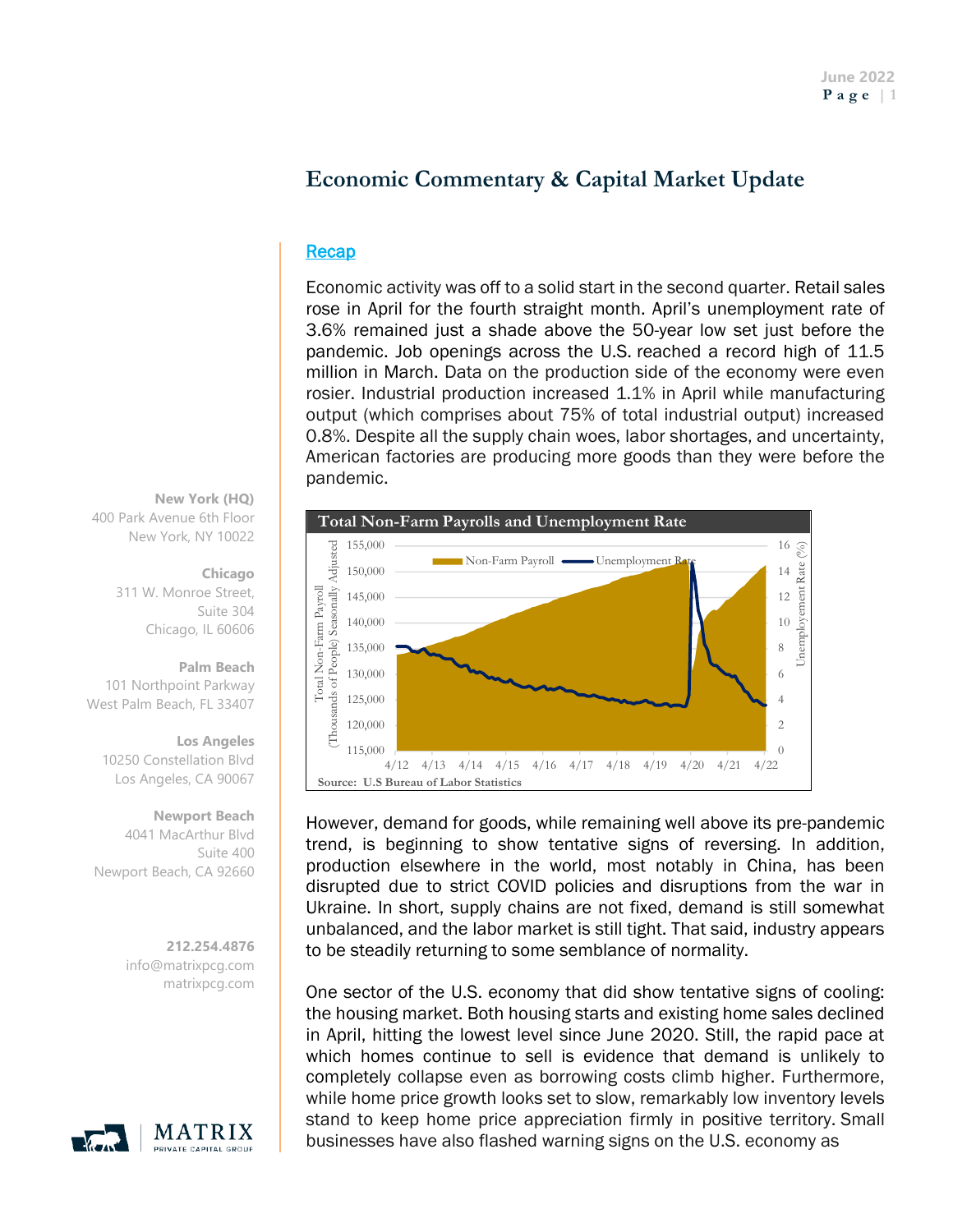inflation, supply-chain snarls, a shortage of workers, and rising interest rates darken the outlook for entrepreneurs.

The U.S. economy started the year on the wrong foot. Real GDP declined 1.4% on a quarterly basis in Q1-2022. On top of a relatively smaller inventory build, imports surged well ahead of the pace of exports during the first quarter, widening the trade deficit substantially. Together, inventories and net exports subtracted 4.0 percentage points off of the top-line real GDP growth during the quarter. The core parts of GDP, which better reflect underlying economic activity, advanced solidly, with growth in consumer spending, business investment, and residential investment all rising during the quarter.

Continued growth in these core segments of the economy has been a timely reminder that households and businesses have remained in strong financial shape thanks in large part to accommodative fiscal and monetary policy for much of the past two years.

Consumer spending growth should slow. Moreover, the absence of fiscal and monetary stimulus means economic growth is set to moderate significantly, a slowdown amplified by inflation pressures. Real GDP growth should amount to 2.4% for 2022 as a whole and growth should cool to 2.0% in 2023.

Inflation remaining persistently high has been another factor contributing to the slowdown. While inflation has likely peaked, and price pressures should abate somewhat over the remainder of the year, the climb down should remain challenging. COVID-related lockdowns in China have presented some new uncertainty regarding the pace at which goods prices will decelerate. What's more, with no resolution to the war in Ukraine in the foreseeable future, energy and food prices stand to remain elevated with an increased risk of moving higher.

## Labor Market

April's employment report showed continuing strong job growth. While the labor force participation rate declined, labor supply should continue to trend higher as weaker household finances and abundant job opportunities bring more individuals back into the market. The upward trend in labor demand has lost steam in recent months, but job openings and the share of businesses reporting difficulty filling positions remain near record highs. This strong demand backdrop has further affirmed the expectation for the unemployment rate to resume its downward march and reach 3.2% within the first half of 2023. Further tightening in the labor market should keep compensation growth hot. However, tighter monetary

**New York (HQ)**  400 Park Avenue 6th Floor New York, NY 10022

> **Chicago** 311 W. Monroe Street, Suite 304 Chicago, IL 60606

**Palm Beach**  101 Northpoint Parkway West Palm Beach, FL 33407

**Los Angeles**  10250 Constellation Blvd Los Angeles, CA 90067

**Newport Beach** 4041 MacArthur Blvd Suite 400 Newport Beach, CA 92660

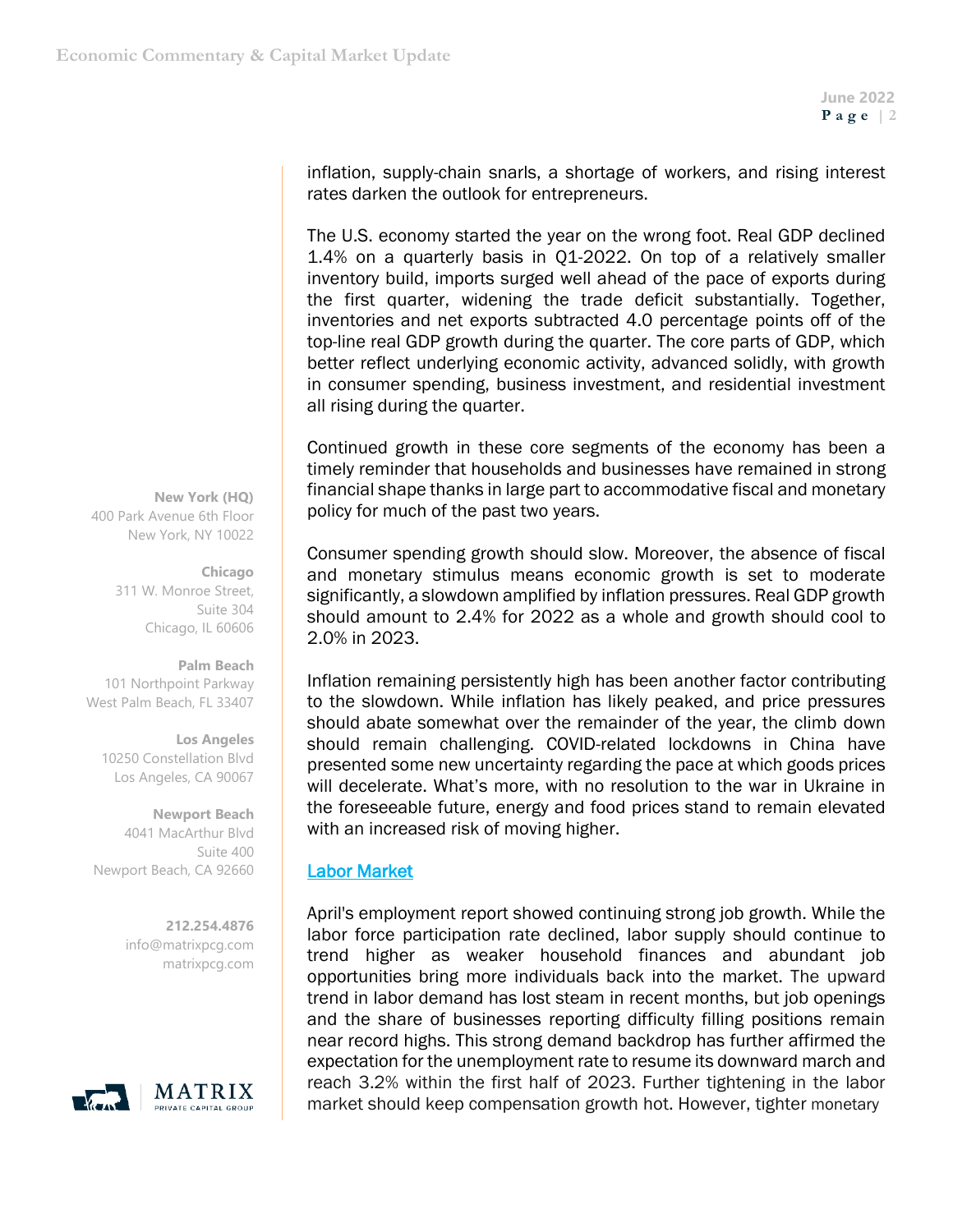policy, inflation, and an unsustainably tight labor market will lead to noticeably slower job growth through 2023, pushing the unemployment rate up in the second half of 2023.

### Inflation

April's consumer price data has given some weight to the notion that inflation may have peaked in the United States, with the CPI decelerating on both a month-on-month and a year-over-year basis. While the directional improvement is welcome, inflation continues at a blistering pace with prices up 8.3% over the past year. What's more, progress on the inflation front could come dangerously close to stalling this summer. Shelter inflation is yet to peak, food and energy prices remain pressured by the fallout from the crisis in Ukraine and easing in core goods inflation is likely to be slow amid further trade disruptions stemming from China's lockdowns. More generally, the exceptionally tight jobs market is keeping the heat turned up on labor costs. Inflation will remain slow to fall back as a result. The Fed's preferred gauge of PCE inflation should continue to stay comfortably above 4% by the end of 2022.



## Housing Market

One part of the economy that already appears to be losing a bit of momentum is the housing market. Mortgage rates have moved sharply higher in recent weeks and now stand above 5.0%. Higher financing costs have further eroded affordability at a time when home prices continue to rise at a double-digit pace and inventory levels continue to hover at near-

**New York (HQ)**  400 Park Avenue 6th Floor New York, NY 10022

#### **Chicago**

311 W. Monroe Street, Suite 304 Chicago, IL 60606

#### **Palm Beach**

101 Northpoint Parkway West Palm Beach, FL 33407

**Los Angeles**  10250 Constellation Blvd Los Angeles, CA 90067

#### **Newport Beach** 4041 MacArthur Blvd Suite 400

Newport Beach, CA 92660

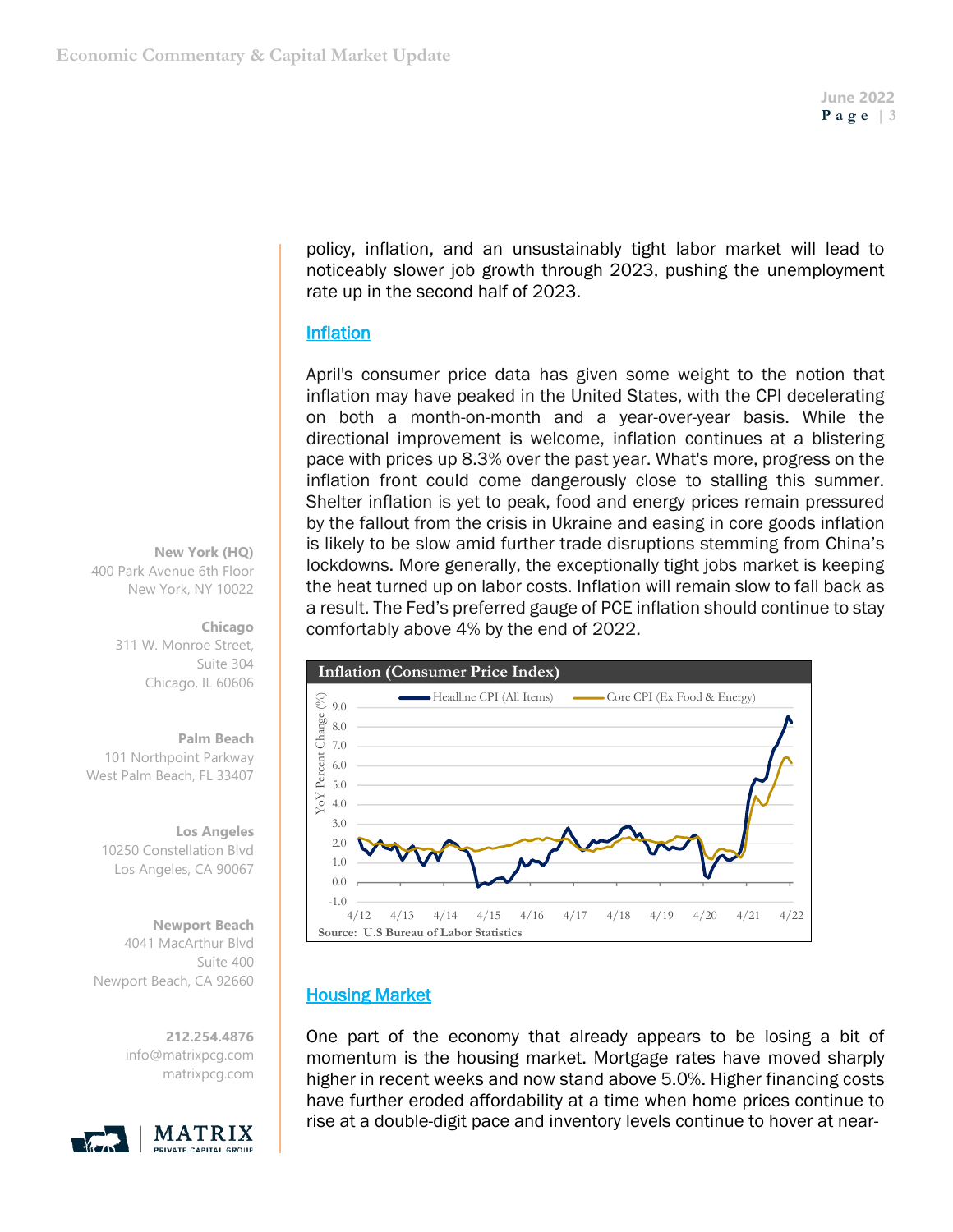record lows. The residential sector has embodied many of the challenges facing the U.S. economy over the past two years. Supply is severely constrained, all while demand has been hot. Some slowing now seems inevitable, but buyer demand is likely to remain resilient thanks to an incoming wave of young Millennial buyers.



## **Monetary Policy**

The Fed will likely raise the effective federal funds rate at a slightly more aggressive pace this year. The Fed started with a 25-basis point hike at its March meeting and followed up with a 50-basis point hike after its most recent meeting in early May. Inflation has continued to run well above its target, meaning that the Fed is likely to continue with a string of 50-basis point moves throughout the summer. Specifically, look for 50-basis point hikes at the June, July, and September FOMC meetings. Furthermore, five more 25-bps rate hikes over the next two years are expected, with the fed funds rate peaking at a 3.50%-3.75% range in Q2-2023.

**New York (HQ)**  400 Park Avenue 6th Floor New York, NY 10022

> **Chicago** 311 W. Monroe Street, Suite 304 Chicago, IL 60606

**Palm Beach**  101 Northpoint Parkway West Palm Beach, FL 33407

**Los Angeles**  10250 Constellation Blvd Los Angeles, CA 90067

**Newport Beach** 4041 MacArthur Blvd Suite 400 Newport Beach, CA 92660



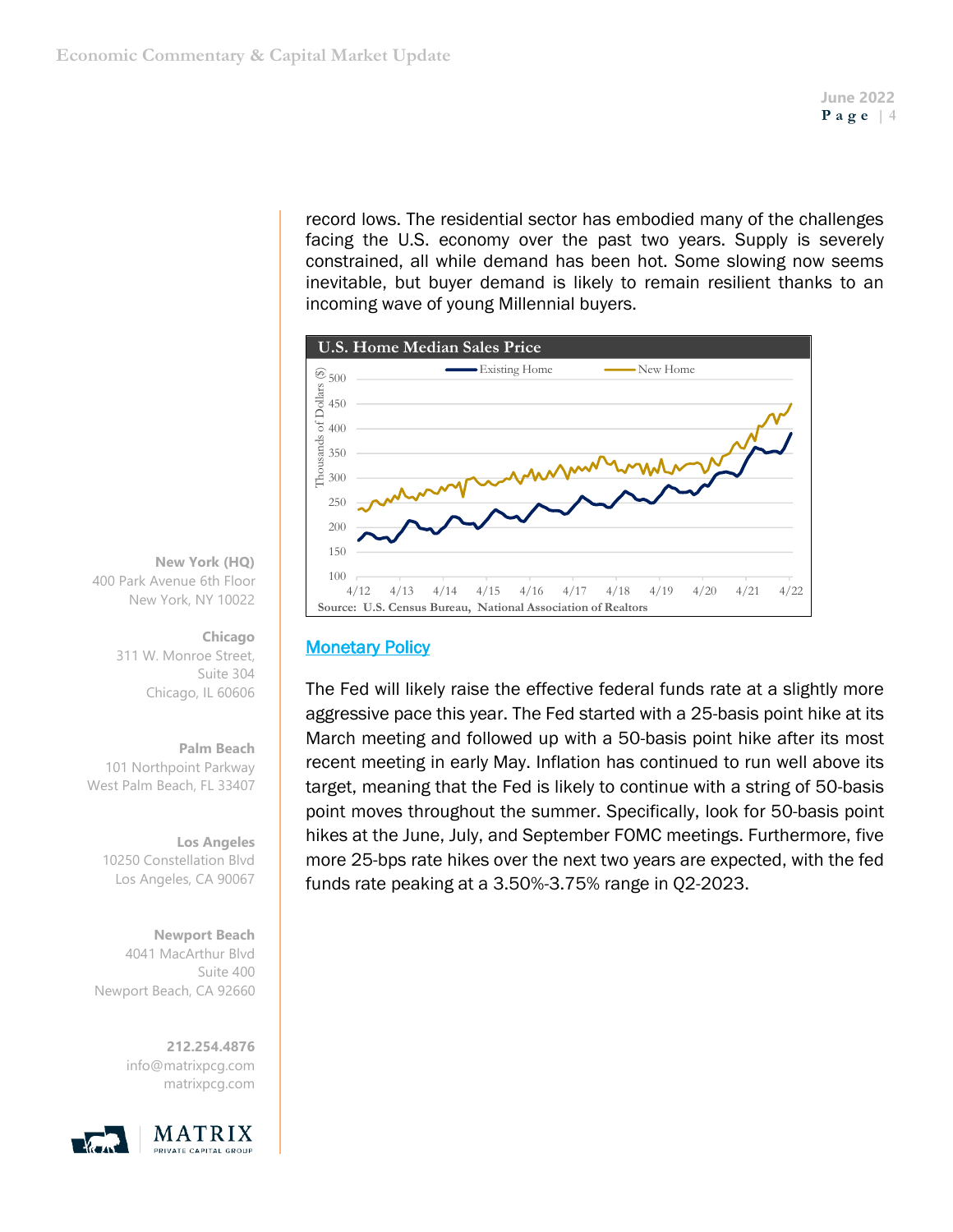

## U.S. Dollar

The combination of firming interest rate hike expectations and heightened geopolitical tensions have led to a meaningful appreciation in the U.S. dollar vis-à-vis most G10 and emerging market currencies and this trend is likely to continue. As the Fed tightens policy aggressively, capital flows should revert toward the United States. Consequently, the dollar should benefit and strengthen against G10 and developing currencies going forward. The emerging market currencies have been the most vulnerable against this backdrop, especially as political risks rise and central banks across the developing world run out of space to lift interest rates. Currencies in Latin America would weaken the most as election-related risks in Brazil and Columbia



weigh on each currency, and as political instability in Chile and Peru

**New York (HQ)**  400 Park Avenue 6th Floor New York, NY 10022

#### **Chicago**

311 W. Monroe Street, Suite 304 Chicago, IL 60606

#### **Palm Beach**

101 Northpoint Parkway West Palm Beach, FL 33407

**Los Angeles** 

10250 Constellation Blvd Los Angeles, CA 90067

**Newport Beach** 4041 MacArthur Blvd Suite 400 Newport Beach, CA 92660

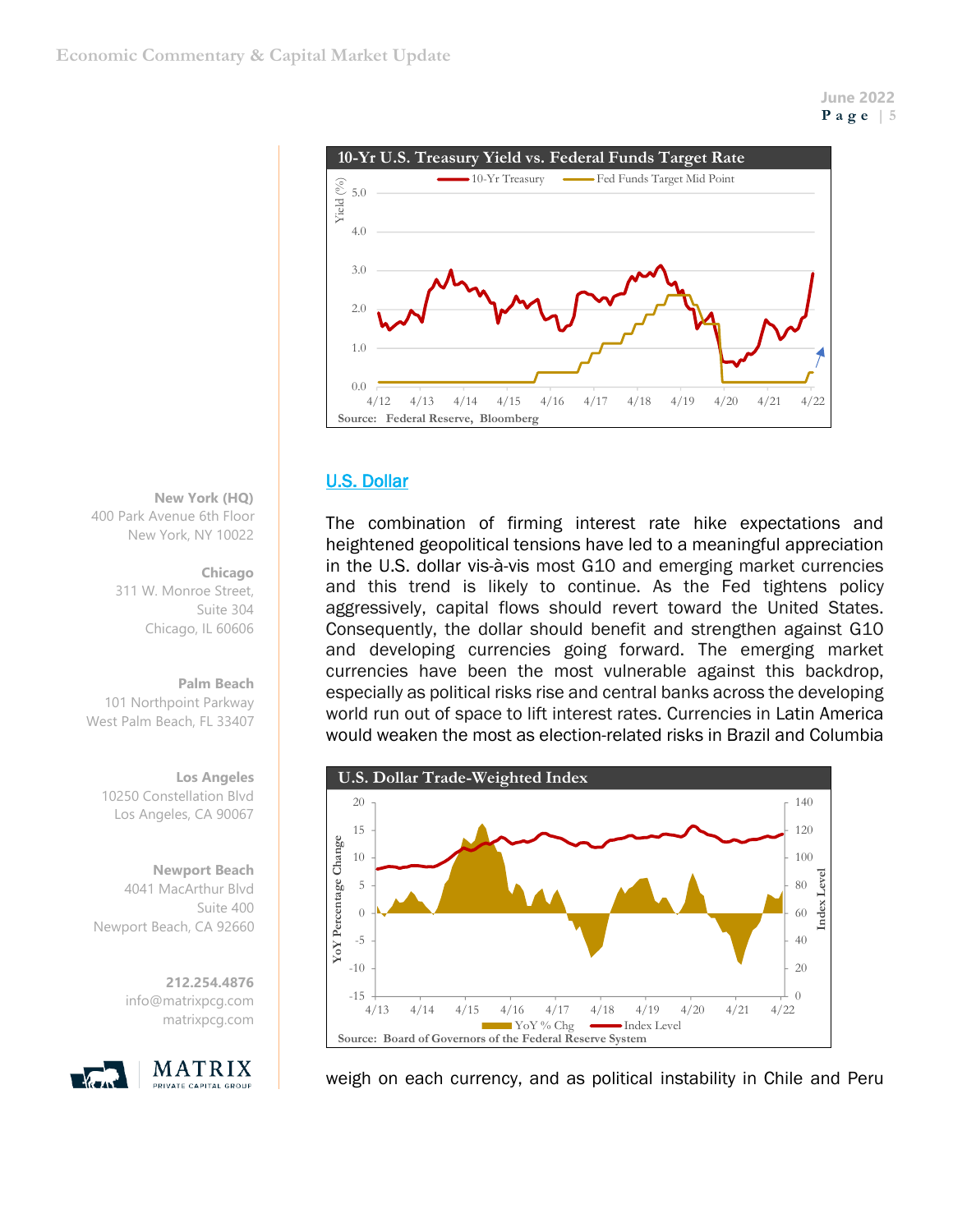**llllllllJune 2022 P a g e | 6**

Places depreciation pressure on their respective currencies. As far as the G10 currencies, financial markets may be priced for too much tightening by many foreign central banks. As markets adjust to a more gradual pace of tightening abroad, G10 currencies should weaken giving the U.S. dollar a tailwind.

### **Eurozone**

Eurozone growth appears to be softening somewhat but has remained reasonably resilient considering the Ukraine crisis and elevated energy prices. Meanwhile, headline inflation has moved sharply higher, driven by gains in energy prices, and inflation trends look likely to remain elevated for some time.

Given steady enough growth and faster inflation, the European Central Bank (ECB) is expected to raise policy rates by September, or perhaps even earlier. While that might help to limit euro declines, with the ECB moving more gradually than the Fed, moderate softness is anticipated in the single European currency over the medium term. Based on the current fluid situation, the Eurozone GDP growth forecast for 2022 has come down slightly to 3.0%.

## Global Economy

Accelerating inflation, the war in Ukraine, and lockdowns in China dented international commerce in April, a sign the global economy has entered a rough patch as policymakers battle to sustain growth.

The war is intensifying the supply-chain disruptions and inflation that many countries were facing because of the pandemic. Price pressures could strengthen more than anticipated in the coming months and prompt more aggressive financial tightening measures from policymakers. That, in turn, would further dent the growth in both rich and developing worlds, while risking widespread debt distress among highly indebted lower-income nations and corporate borrowers.

Global economic growth is expected to slow significantly this year as the repercussions of the war in Ukraine have spread worldwide, a setback for many nations already grappling with the Covid-19 pandemic and rising inflation and interest rates. The world's economy is still expected to expand 3.5% this year, down from 6.1% last year.

**New York (HQ)**  400 Park Avenue 6th Floor New York, NY 10022

### **Chicago**

311 W. Monroe Street, Suite 304 Chicago, IL 60606

**Palm Beach**  101 Northpoint Parkway West Palm Beach, FL 33407

**Los Angeles**  10250 Constellation Blvd Los Angeles, CA 90067

**Newport Beach** 4041 MacArthur Blvd Suite 400 Newport Beach, CA 92660

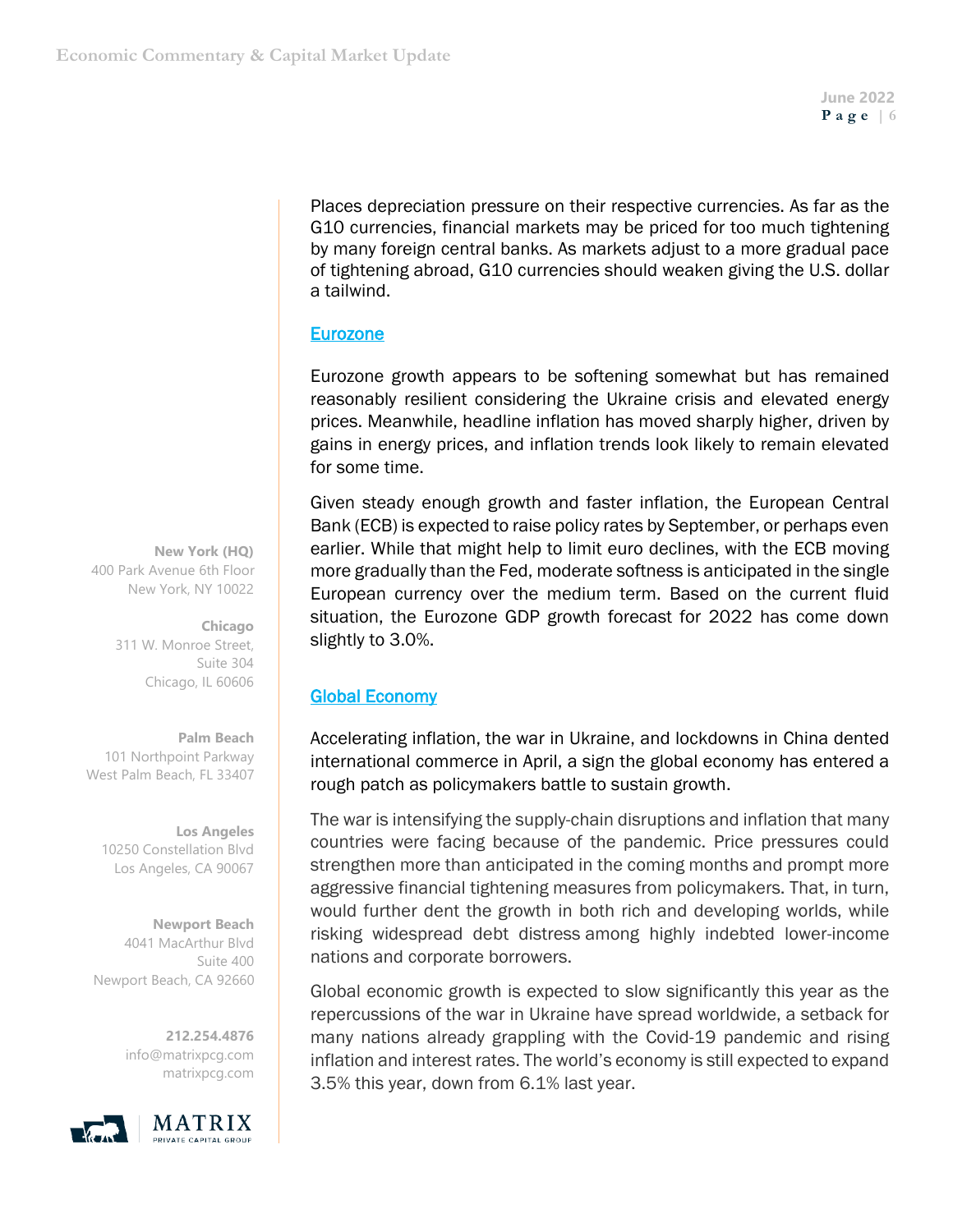### **Outlook**

The global economy is in danger of entering a period of high inflation and weak growth which could erode living standards around the world. Inflation, particularly the rising cost of food and energy, is becoming a greater longer-term concern and will be a dominant theme among global leaders in the months ahead.

Americans accumulated savings during the pandemic, as many reduced expenses and received government stimulus. That is now reversing. The savings rate fell in the first quarter to the lowest in nine years. For now, the fundamentals of the U.S. economy are solid, with households still in a strong position financially. The underlying strength of household and business balance sheets is one of the reasons why the U.S. economy is expected to maintain a positive trajectory in 2022.

### Downside Risks

But the risk of a recession in the U.S. has risen in recent weeks, and certain supply-related problems—such as supply chains disrupted by Covid-19 lockdowns in China and the Ukraine war—could be largely beyond the ability of central banks to address.

One risk is that persistently high inflation could ultimately cause consumers to cut spending and businesses to slow hiring to maintain profit margins. If that happens, there would, for a period at least, be high inflation and rising unemployment—a combination generally known as stagflation that defined the 1970s.

A combination of higher inflation and rising interest rates could weaken the balance sheets of households and businesses, leading to an increase in delinquencies, bankruptcies, and other forms of financial distress. Households could be affected by job losses, higher interest payments, and a reduction in house prices caused by higher mortgage rates and decreased housing demand.

However, vulnerabilities from business and household debt are moderate due, in part, to a strong labor market, high personal savings, remaining pandemic relief programs, and rising house prices. A prolonged conflict in Ukraine could have adverse consequences on U.S. financial markets, particularly through exposure to tumult in commodities markets. Meanwhile, business credit quality could be eroded by a steep rise in rates that would increase business borrowing costs, which in turn could have negative consequences on employment

**New York (HQ)**  400 Park Avenue 6th Floor New York, NY 10022

> **Chicago** 311 W. Monroe Street, Suite 304 Chicago, IL 60606

### **Palm Beach**

101 Northpoint Parkway West Palm Beach, FL 33407

**Los Angeles**  10250 Constellation Blvd Los Angeles, CA 90067

**Newport Beach** 4041 MacArthur Blvd Suite 400 Newport Beach, CA 92660

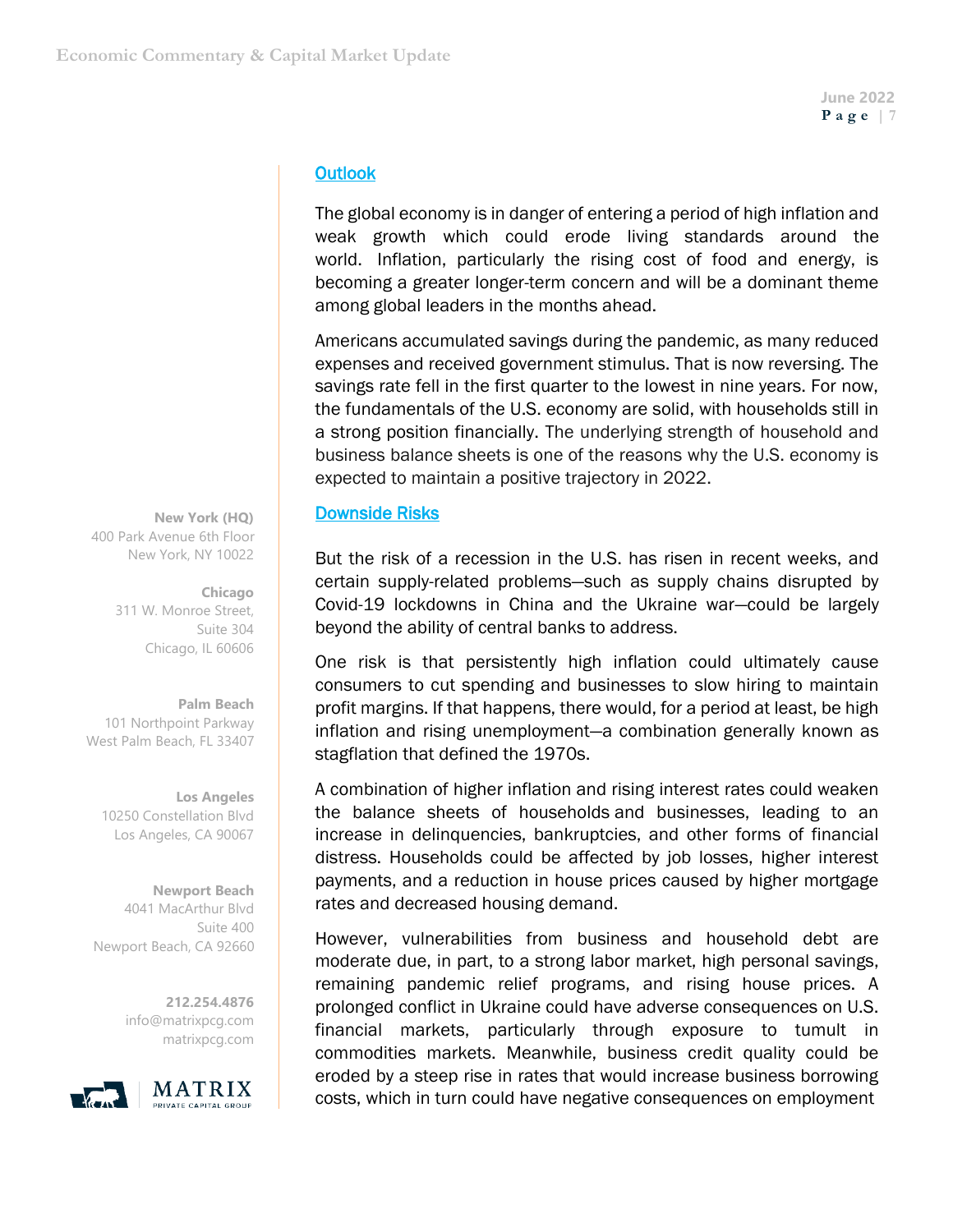and business investment.

The United States in many ways is best positioned to meet these challenges, given the strength of the labor market and the economy. However, there could be some pain involved in the U.S. as the Fed moves to raise interest rates further to tamp down high inflation.

Sources: Department of Labor, Department of Commerce, Morningstar, Bloomberg

**New York (HQ)**  400 Park Avenue 6th Floor New York, NY 10022

> **Chicago** 311 W. Monroe Street, Suite 304 Chicago, IL 60606

#### **Palm Beach**

101 Northpoint Parkway West Palm Beach, FL 33407

**Los Angeles**  10250 Constellation Blvd Los Angeles, CA 90067

### **Newport Beach**

4041 MacArthur Blvd Suite 400 Newport Beach, CA 92660

> **212.254.4876** info@matrixpcg.com matrixpcg.com



## *DISCLOSURES*

*We do not represent that the information contained herein is accurate or complete, and it should not be relied upon as such. Opinions expressed herein are subject to change without notice. Certain information contained herein (including any forward-looking statements and economic and market information) has been obtained from published sources and/or prepared by third parties and in certain cases has not been updated through the date hereof. While such sources are believed to be reliable, Matrix Private Capital Group does not assume any responsibility for the accuracy or completeness of such information. Matrix Private Capital Group does not undertake any obligation to update the information contained herein as of any future date.*

*Matrix Private Capital Group is an investment adviser registered with the U.S. Securities and Exchange Commission. Registration does not imply a certain level of skill or training. More information about Matrix Private Capital Group including its advisory services and fee schedule can be found in Form ADV Part 2 which is available upon request.* 

*MPCG-22-38*